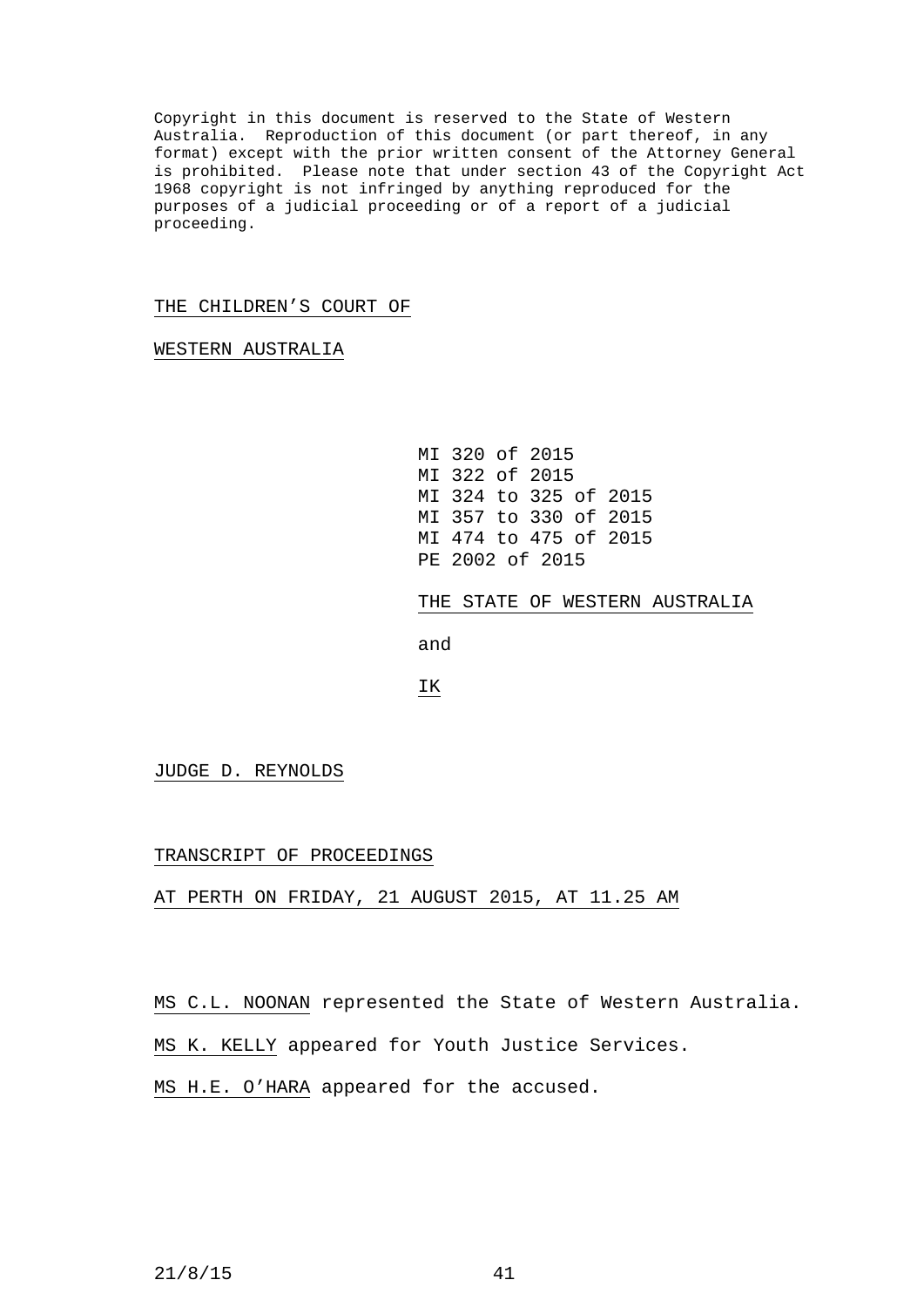**JSO:** Calling the matter of IK.

**HIS HONOUR:** Just take a seat on that bench there, IK. Ms O'Hara.

**O'HARA, MS:** Yes, your Honour, if it pleases the court, I appear today for IK.

**HIS HONOUR:** All right. Thank you. Ms Noonan.

**NOONAN, MS:** Thank you. I appear for the State.

**HIS HONOUR:** All right. Thank you. Yes, Ms O'Hara.

**O'HARA, MS:** Yes, your Honour. Just to let your Honour know that it seems that IK's grandparents are in the back of the court, GK and Mr GK. They are also accompanied by a DCP parent support worker, Ms Val Valance, who is now supporting the family. Your Honour, IK is before the court as a very young person. He had minimal contact with the justice system prior to being in court more recently. There were two juvenile justice team referrals that were successfully completed, both being in relation to carried a controlled weapon and being armed.

I now understand from the family and from IK that they really came to be as a result of IK being fearful in his local community about his safety. Not excusing those charges, but that was the background to those matters, your Honour. In regards to his offending behaviour, the majority of the charges date from 24 May from the [suburb] area, those being the trespass, the four burglaries, the damage charges, and there were some stealing-related – associated stealing matters as well.

Your Honour, I am instructed that for most of those matters IK was with three others and he has described to me that during that offending he really wasn't thinking about<br>what he was doing. He wasn't mentally present. He talked what he was doing. He wasn't mentally present. about just focusing on what he was doing with his hands rather than having any consideration for the consequences of what he was doing. However, in the immediate aftermath of that – and I understand that, in particular, in regards to the offence at [a business] where there was a significant amount of damage done – I'm instructed by IK that the owners did come across IK and they stayed with him until the police arrived.

Those are IK's instructions and he tells me that he got to see the people who owned the business and he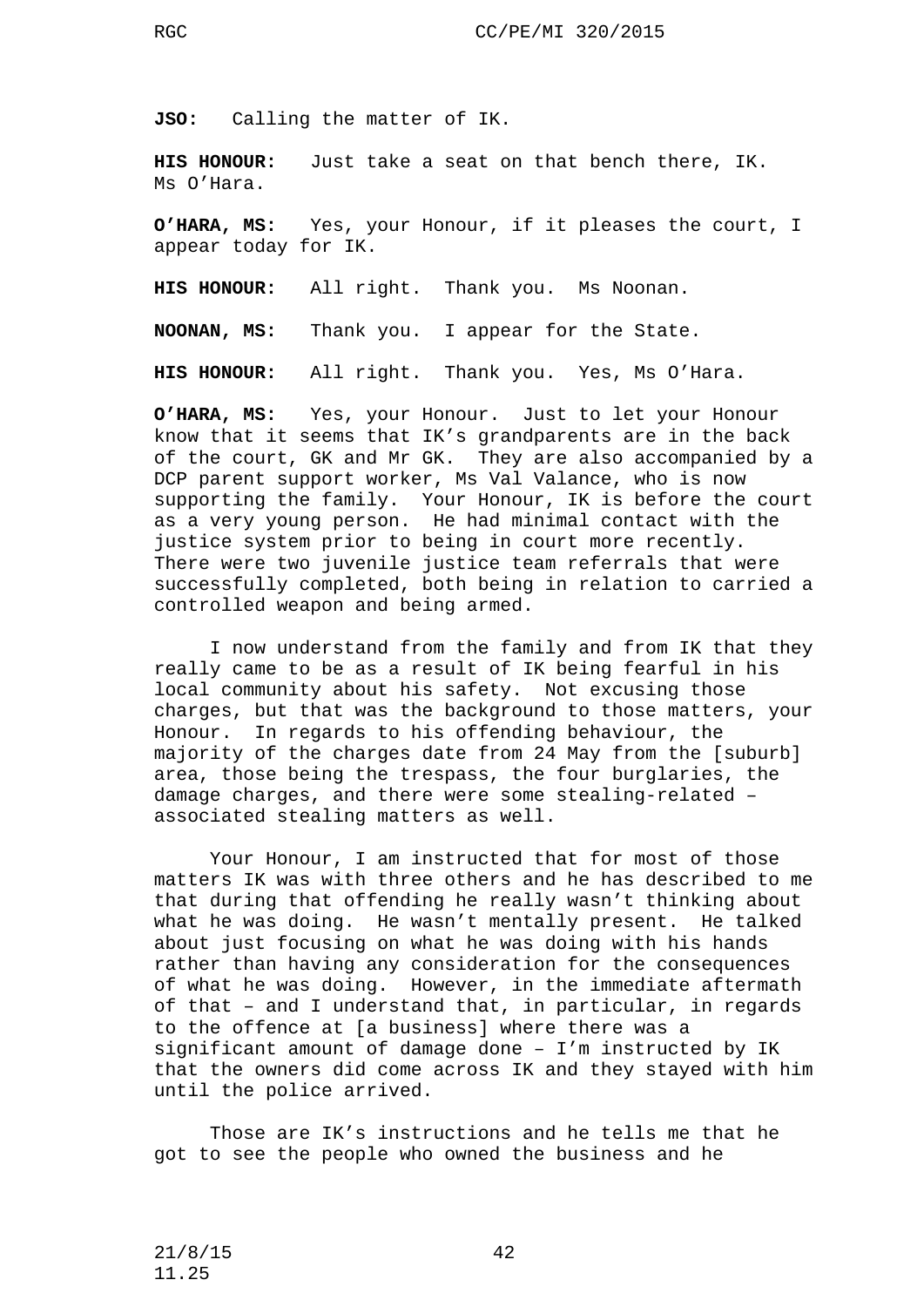describes them as elderly people and he told me that he felt sorry for what he had done. So that was quite an immediate response, your Honour, to what he had done. And I know that his grandfather had raised with IK about, if the people were accepting of it, IK perhaps doing some community work there to say sorry for what he had done.

Your Honour, the assault occasioning bodily harm is a charge that occurred at the [suburb] Primary School where IK was attending at that school at that time. And, your Honour, the background of that – and it's certainly not excusing it – was that IK had experienced bullying at that school. The boy that he got into the fight with during the football game and then took it further to result in this charge, IK tells me that boy had previously made quite derogatory comments to him. That wasn't the reason he reacted as he did at that time, but certainly that was the background of that incident.

And IK was having considerable trouble at the school and the regime that had been put in place by – from what IK has told me – his grandparents was one that wasn't really working and IK felt that the punishment was ongoing and there was never really an opportunity – there was never a circuit breaker to have a fresh start and try to start again. And he describes how he went back to school after being disciplined and he thought that he would be able to be back in the general population and resume participating in the normal activities of the school and he was actually told that he had a kind of internal suspension operating and he needed to stay in a separate room. He wasn't allowed to mix with the other children.

And, your Honour, as a result of that, and certainly not excusing it, the incidents occurred in relation to the damage of the two vehicles. So they would be the more recent damages that occurred in [suburb] when IK was 12 years of age, so that would be on 21 July, I understand it, and IK had only turned 12 a couple of weeks prior to that. So, your Honour, certainly he has offended as a very young person in the main as an 11 year old and then two of the offences as a 12 year old.

IK comes before the court in the midst of having some very difficult issues that he's facing in his life. Bullying has been identified as an ongoing problem. I note that – his grandparents have told me that one year at the school he's at now and four years previously at [another suburban] Primary, so there have been significant issues with that. And his grandmother, GK, told me that she recalls IK first coming down as quite a young shy boy from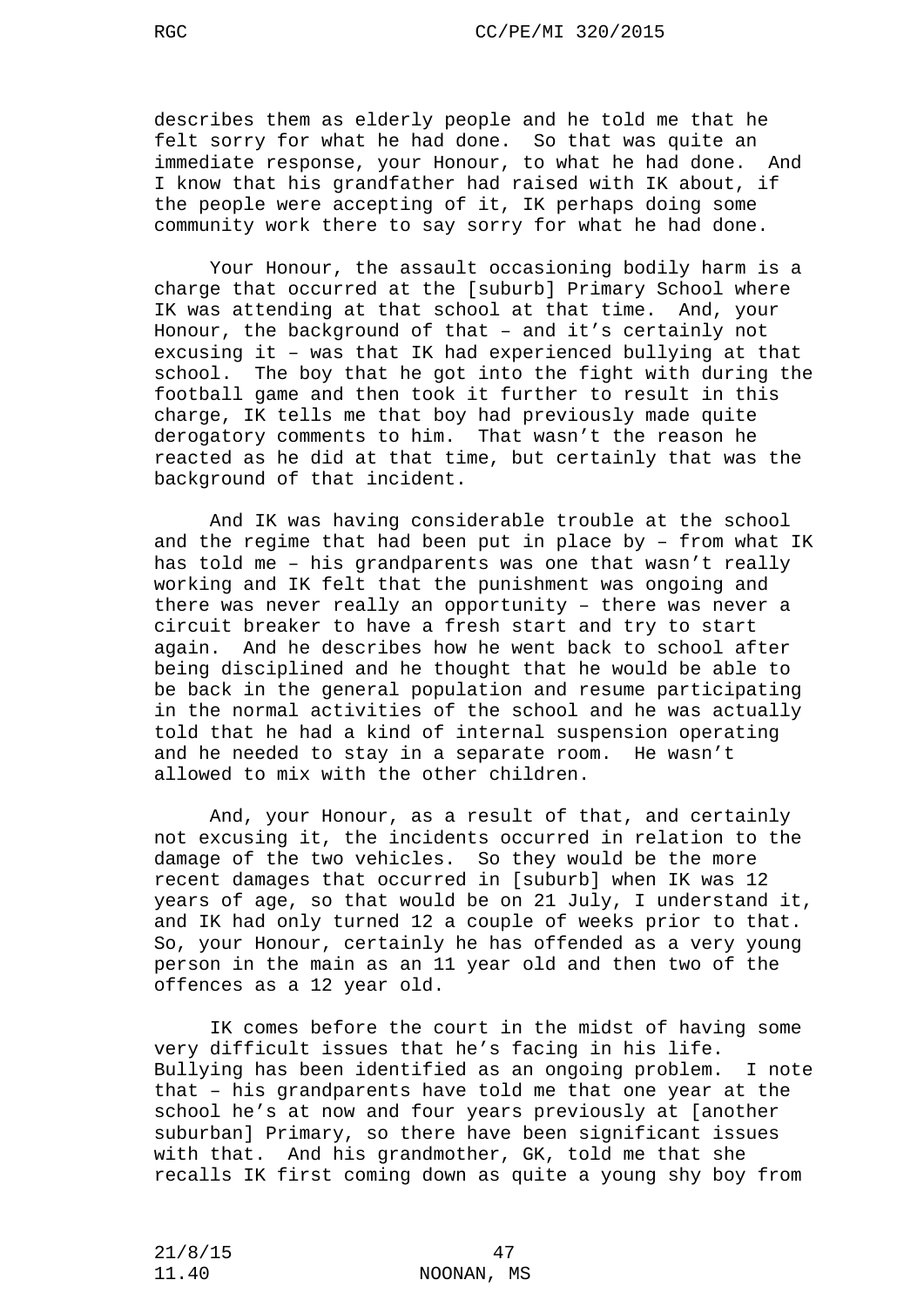[country town] and then she said he really was just brutalised in terms of his bullying, including – she recounts to me that at one point he had his head put down the toilet and there was excrement in the toilet, similar situations to that.

The grandparents did try to resolve things. Both of them have had health issues where they have had open heart surgery, both of them, and GK recounted to me she walked up to the school one day and it was a very hot day. She had only recently had open heart surgery. Mr GK couldn't attend because he had similar problems and was at a point where he hadn't healed as much as GK. And she tried to attend the school and work things out and it never really resolved.

She says that she did make contact with Yorgum, an Aboriginal organisation, and organised a meeting there to try and get some assistance with the situation with the bullying. And, again, it seems that nothing was really resolved, your Honour. There has also been the situation where only recently – and your Honour would have seen this play out to some extent – that IK has come in contact again with his biological father and after having been away from him for quite a lengthy period of time and on top of that he has had to take on board the news that his father is very unwell and, in fact, has a terminal illness.

So there is a lot that he is dealing with. Your Honour, so it's the case that he really hasn't had a great deal of assistance in regards to dealing with these issues. I know that – I have heard that there was a referral to a psychologist through the school and there may have been, I think, one or maybe two meetings in that case that didn't really lead on to anything else. Since IK has been before the court there has been the recognition that the school that he's at is not a viable option any more.

I know that Officer Ian McDowall, who works in the local area where IK lives with a youth diversion program, the crime intervention program, he made some inquiries as to another school in the area that does deal with children that can sometimes have behavioural issues. So I think it's the [school]. Whether that ends up being the option or another option I think it's clear from IK's point of view and his family's point of view and the people that are assisting that another school environment needs to be looked into.

And, your Honour, I would suggest there has been really no concerted regime of guidance, health and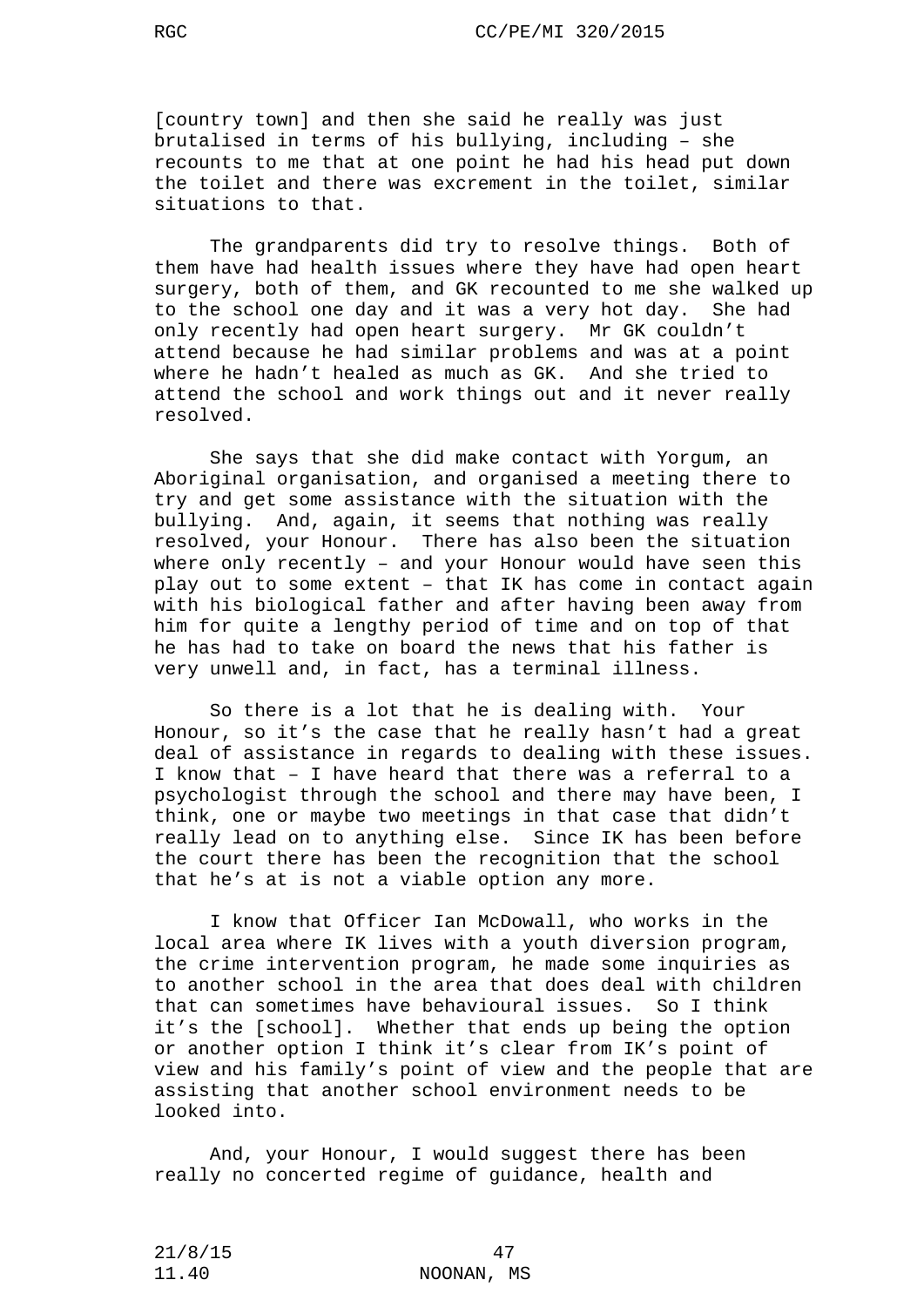assistance in place for IK and his grandparents. What's now in place, your Honour, is that, as I have mentioned, there is a DCP parent support worker who will be able to assist with practical needs like transport and just helping IK's grandmother and grandfather with, obviously, caring for a young boy who will soon be a teenager. And I understand too, through LINKS having some dealings with IK, that it has been identified that, obviously, some psychological counselling may assist.

And I understand that there has been some steps towards IK being further involved in football, with football being really the only thing that IK was really enjoying. And I understand that IK's coach from the [suburb] Football Club recently attended the grandparent's place and informed them that the Dockers have actually invited IK to go and train with them next Thursday. So there are certainly some steps in place giving IK some motivation to stay out of trouble. And I have discussed with IK that if there is this help and opportunities in place for him from his side of it he needs to, obviously, refrain from offending.

Your Honour, I would submit that youth is always to be taken into account when dealing with a young person under the Young Offenders Act and it is the case that weight should be given to IK's very young age. And I would suggest a great deal of weight. He's certainly at the bottom end of the age range of the children that do come before the Children's Court, obviously, the age range being from 10 to 18. IK, for the majority of these offences, was 11 years of age and he really hadn't had the sort of support that – looking back now as to what he was coping with – that should have been in place there for him.

Your Honour, I do submit that the factors of personal and general deterrents could be seen to have been met by the time that IK has now spent in custody. I learned from my friend from Youth Justice, and my calculations were similar, that it is 33 days now. And also, your Honour, what is key in this matter is – and I have already touched on this – is that the intervention has been limited so far. Through no fault of IK's grandparents he really hasn't had<br>the sort of support that it's clear that is needed. And the sort of support that it's clear that is needed. the community, I would suggest, Officer McDowall, DCP, parenting support and, obviously, a new educational environment can really assist with IK.

He is certainly open to that, I would say. He's a very pleasant boy to deal with one on one, so I think that he's certainly open to that option and certainly he's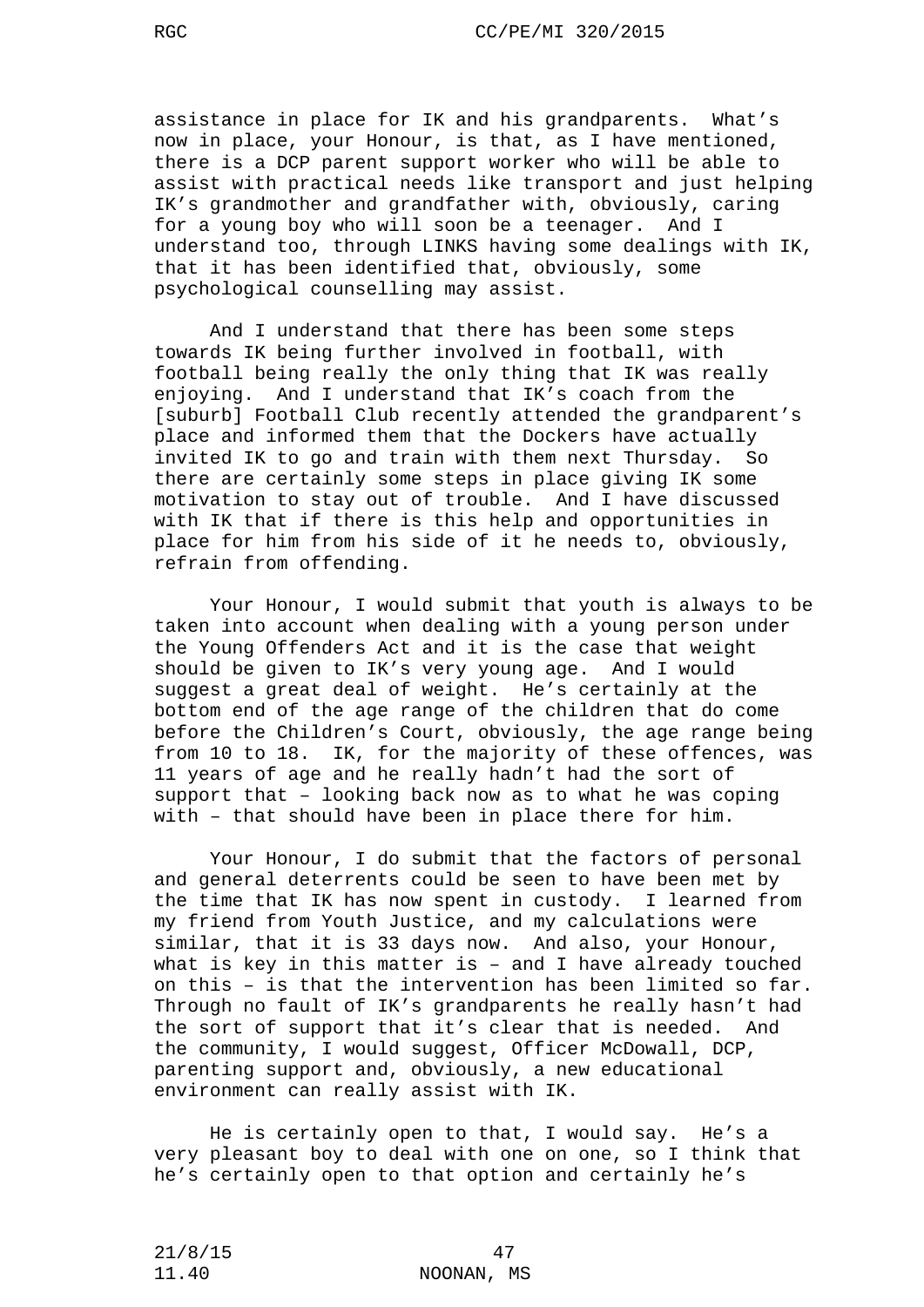looking forward to a schooling environment where he's going to feel safe and that he will hopefully find a place for himself within that environment. Your Honour, I would highlight that detention is not the only option for IK.

The reality is that IK could simply accept this sentence and in a couple of more weeks it might be the case that there's a supervised release order, but I have discussed that with IK and, obviously, the downside of that is if there was any breach on that he would go back into custody, whereas with an order, depending on the nature of the breach, potentially there could be some assistance to get back on track. Also if IK can complete an order there's how a conviction would necessarily be recorded, your Honour.

So there are certain benefits to an order and also it would allow IK to go home to his grandparents if he was to get an order. I understand he does want to go home. When I spoke to him about why he changed his mind he said to me, "It's the way that they looked at me". And I asked him what he meant and he said that they are obviously very hurt and cared for him very much and that's really what has changed his mind. He is also very keen to spend time with his sister. He is very, very fond of his older sister and he would like to be around her. And he also – he's talking now about another school with some excitement. He is looking forward to that.

Your Honour, so there are certainly a lot of good reasons, I would submit, that an order be made despite the fact that it could be seen as, in one sense, that it just be accepted that the detention sentence run. But I would say there are some very important reasons as to why that is not the case. So, your Honour, I would obviously ask your Honour to take into account the principles under section 7 of the Young Offenders Act and, as I mentioned, IK's very young age. And I would ask your Honour to consider discharging the sentence of the three months' detention from the order from 5 October and substitute that with a YCVO or an IYSO.

And I would ask your Honour to consider the length of that given that he has spent that time in custody and to weigh that up against if he did stay in there and then go out on to a supervised release order – just to take that into account, which are the particular circumstances of this matter, sir. And I would ask for an order for IK in the community given that there are the supports there for him and he has said that he's happy to go home and he's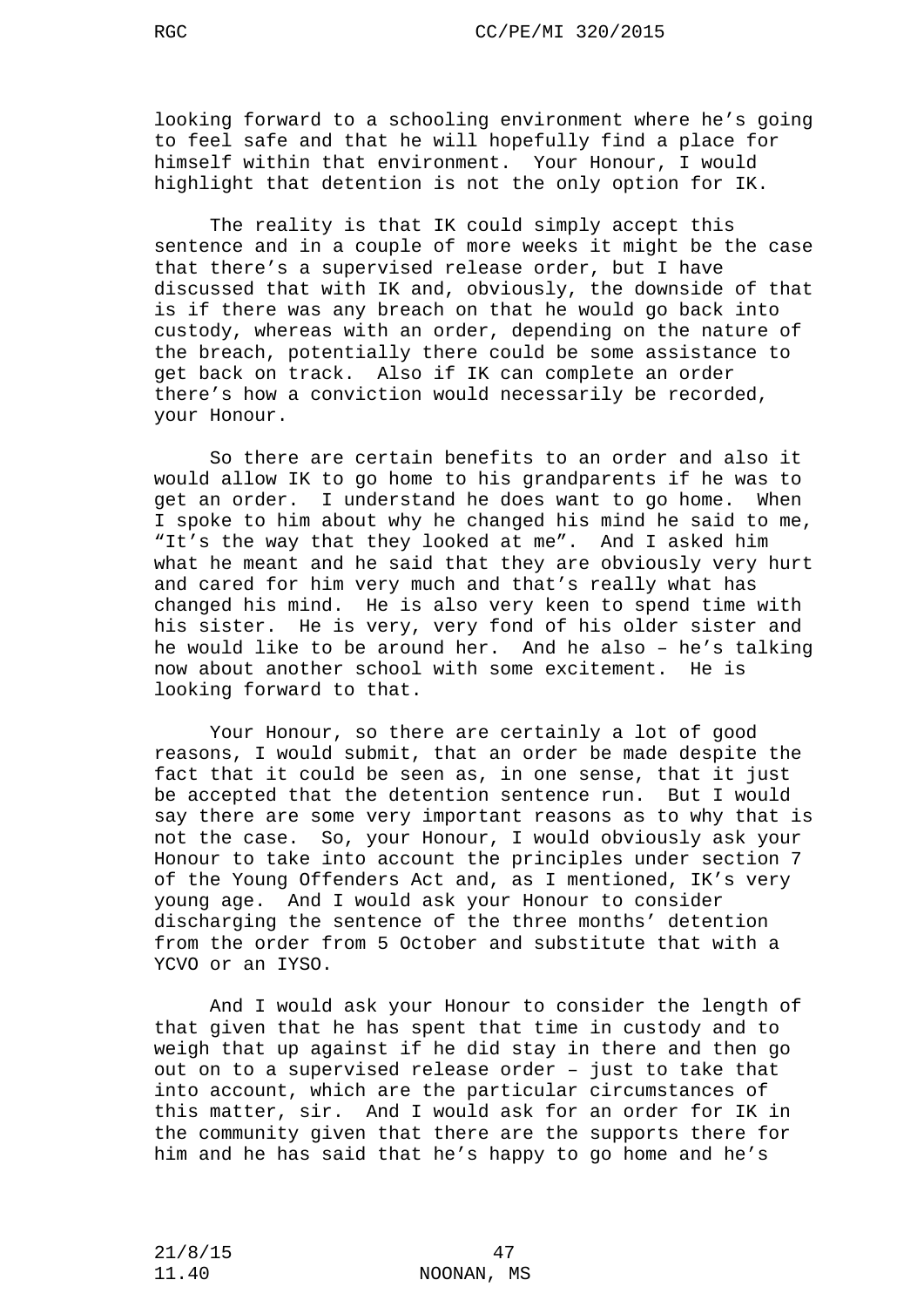happy to engage with the help that's going to be offered to him.

**HIS HONOUR:** All right, thank you for that. Did you have anything to add to all of these reports, Ms Kelly?

**KELLY, MS:** Nothing further, your Honour.

**HIS HONOUR:** All right, thank you. Ms Noonan.

**NOONAN, MS:** Thank you, your Honour. The State's submissions today really come down to two things and I may focus on those two things, sir. As we see it, there are two issues. Number one is the fact that there were a range of sentencing options available to Mr Hogan when he sentenced IK on 5 August and it fell to Magistrate Hogan to exercise his discretion in terms of what would be imposed. The State would accept that the sentence that was imposed could be considered to fall towards the upper end of that sentencing discretion, however, it cannot be said to have fallen outside the appropriate range of sentences available to his Honour.

IK comes before the court for a review under section 40 and, of course, that's a hearing – today is to be a hearing de novo on sentence. However, the State is mindful that in principle your Honour has expressed that, general speaking, your Honour won't amend sentences unless there can be proved to be something incorrect about the sentence. And although the State would accept that maybe this was at the upper end, we would have to make the submission, sir that this was not outside the range of sound discretion available to his Honour bearing in mind the significant amount of damage that happened during that spree of offences.

There were a number of burglaries, not just the one, and the most serious one was 322. That was the aggravated burglary at [a business]. But IK committed some other burglaries of a similar nature, although not as serious, on the same day. So it was a spree and really there were many, many chances that IK had to pull out of what the group was doing, but he kept on going causing a significant amount of damage. So the sentence really needs to be viewed in that light, sir.

Of course, there are mitigatory factors. IK is young. He didn't have a particularly significant criminal history, but the offending was very serious. And that's what stands out to the State in terms of whether or not there was something really wrong with the sentence that Mr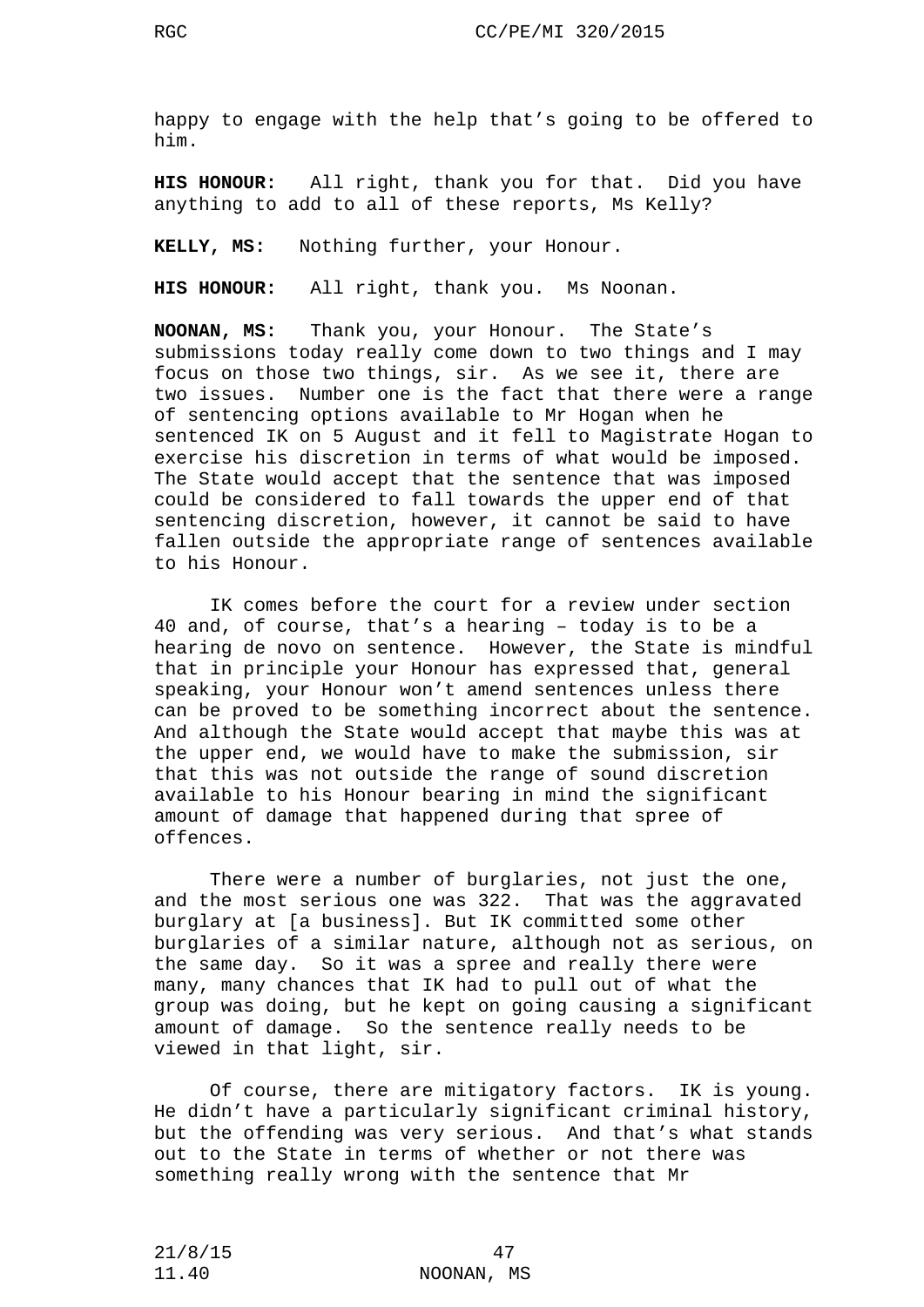Hogan imposed on 5 August. Your Honour, it seems that – Magistrate Hogan seems to have decided to impose a sentence that was short, but really getting straight to the heart of the behaviour. Because it seems that the idea was to try and nip that sort of behaviour in the bud by showing IK just how seriously the court regards that in terms of the type of sentence imposed, albeit that it was imposed for a relatively short period of time to give him that message.

Your Honour, the second issue is the alternative that could be put in place. And I have listened carefully to what my friend has said about the issues to do with the school and the State accepts quite clearly that the education placement he was in before probably is not viable and there need to be alternatives. And to Youth Justice's credit they have found an alternative education option. The reason I point that out, sir, is that there seemed to have been two reasons why he hasn't wanted to live with his grandparents.

Firstly, there's been the reluctance to return to that school and the State accepts that that's completely understandable from IK's point of view. But we can't ignore the fact that there's another issue that has been stopping him from wanting to go and live with his grandparents. And he has said on a number of occasions to Youth Justice, to LINKS, that he doesn't want to live there because there's rules in place that he doesn't want to have to follow and also there's another family member that lives at the address who orders him around and he doesn't want to be told what to do by that person.

And so the last time he made that comment was to Youth Justice and that was only three days ago on 18 August. So he has said on a number of occasions that he doesn't want to live there and he's not prepared to live there and that he will self-select placement with his father. So the State just wonders whether or not his commitment might be a little bit thin to staying with his grandparents. accept, your Honour, that there could be some benefits to IK and in terms of his addressing some of his issues if he's placed on an order, but we would anticipate that there might be some issues with him living with his grandparents,<br>although that's far and away the preferred option. That's although that's far and away the preferred option. the best option for him.

There could be a question mark about whether or not he might try and self-select placement. But the bigger issue from our point of view is that, your Honour, we can't say that the sentence that was imposed fell outside the range

21/8/15 50 11.40 IK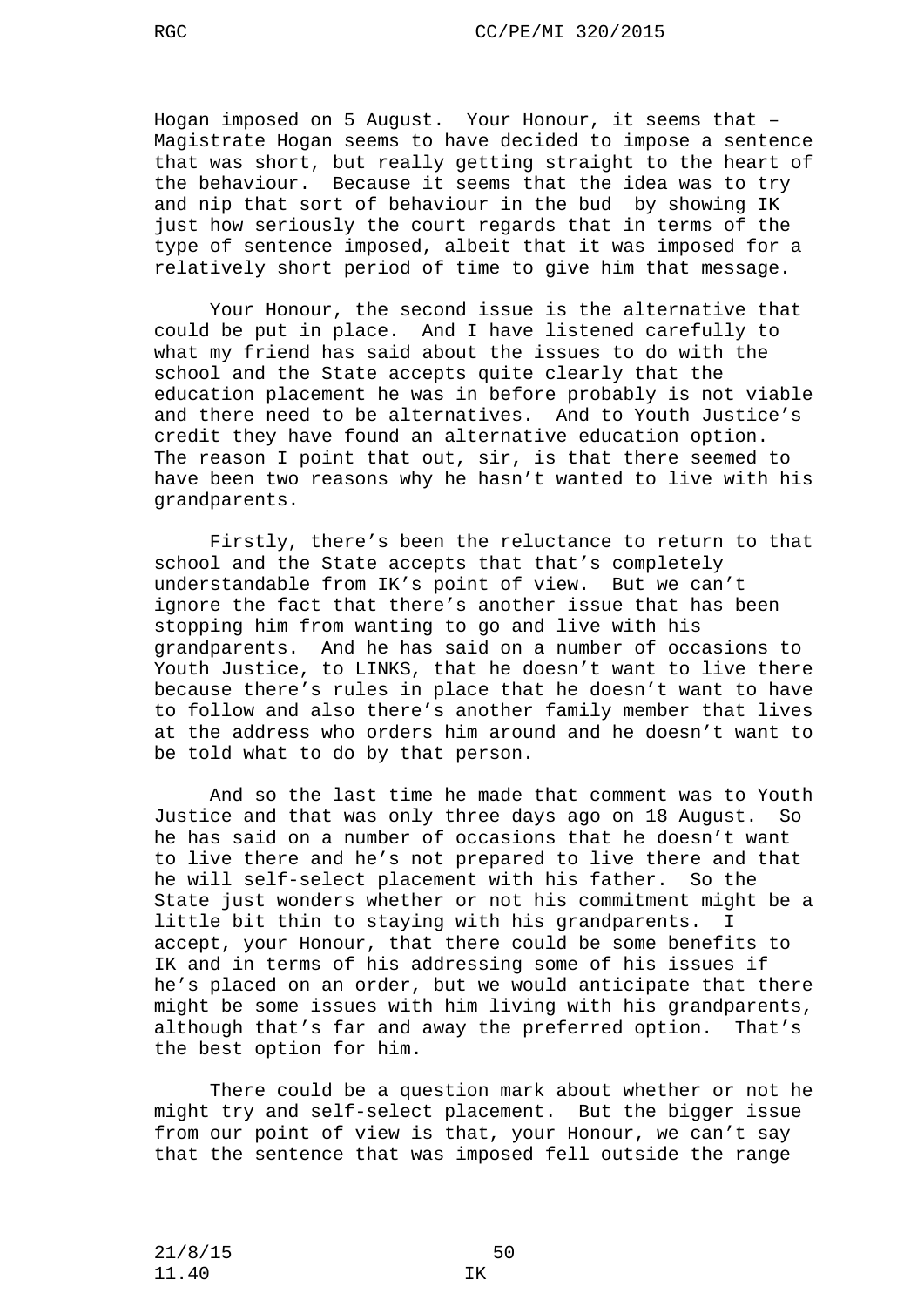**HIS HONOUR:** All right, thank you for that. IK, if you go back and live with your granddad and your grandma are you going to stay living with them? Yes. Now, it might be hard talking about this, IK, but I want to talk about it because I think I need to talk about it. I don't think your Dad is here today, is he? No, I can't see him. Okay. But he has been here before. Now, in the past you have told people and it has been mentioned to me that you wanted to go and live with your Dad. Now, sometimes, IK, people in your position – there's something that you would like, like you would like to go and live with your Dad, but for good reasons that's not really good for you at the moment.

Your Dad is really ill. You know that, don't you? Yes. And it's probably a good idea for him to focus entirely on himself in order to deal with his illness rather than have some responsibility to anybody else. Does that make sense to you? So in a way if you stay with your grandma and your granddad that's actually better for your Dad. Do you get where I'm coming from? Does that sound good to you, that if you stayed with your grandma and your granddad – they obviously both love you and want to care for you – so it's good for you, but it's also the best thing that you could do for your Dad, so he can just focus on himself. Does that make sense to you?

Can I put it to you this way, IK, let's just say you have got so much energy in you – if you have got to break it up into bits, put a bit over there and a bit over there and a bit over there, then each bit doesn't get as much as if you give all of the energy to someone. Like, if you give your Dad all of his energy to be used on himself that would be better than him having to give a bit over to you, to someone else and something else, just completely focus on himself. That actually would be better for him, wouldn't it? Yes.

So that's what you need to bear in mind. From time to time you might think, "Oh, I want to go over to be with my Dad". If you do think that make sure you tell somebody. Whoever is next to you at the time you tell them. Okay. If it's your grandma, your granddad or whoever, you tell them "that that's what I'm thinking". And then have a chat about it. And then go back to what I have just said to you today. The fairest thing for your Dad really, the best thing for him and the best thing for you is if you just leave him to put everything he can into himself for the time-being, given that he's pretty crook. Okay.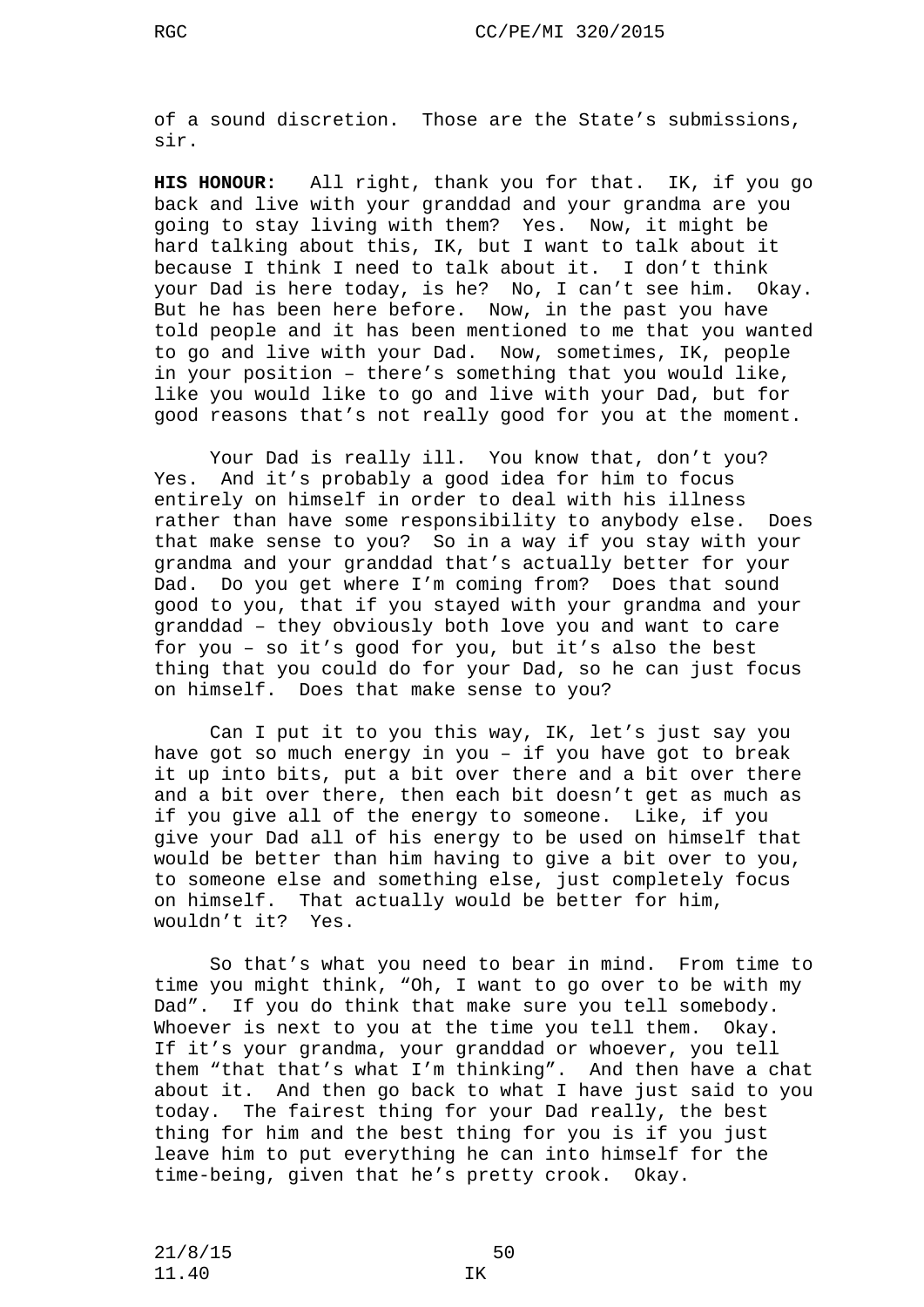The other thing I wanted to mention to you, IK, is when you go back to your grandma and your granddad's make sure that you hang around at home after you have been to your education programs and stuff during the day or your footy or whatever. Okay. So make sure that you're at home, you're not out and about getting into trouble. They are comfortable because they know you're at home not getting into trouble and you should feel comfortable knowing that you're not getting into trouble. Now, what's this I hear about you going to Dockers' training next Thursday? That sounds all right, doesn't it?

What, they are pulling you out given their recent loss to the Eagles. Is that what's going on? Hey, need someone else in the team. Well, can I just say to you, IK, if you're given that opportunity that would be fantastic and if you go down there and you see some of those players and there's just some fantastic players and there's some fantastic Aboriginal players there, aren't there? Who are they that you know of? Who are the good players, good Aboriginal players there that you know of?

**IK:** Michael Walters.

**HIS HONOUR:** Yes. What number is he, do you know?

**IK:** Ten.

**HIS HONOUR:** Yes. Well, I don't barrack for the Dockers, IK, but I can tell you here and now I wish he was on my team. He's a pretty good player, isn't he? Yes. He had me worried on the weekend. I thought he was going to win – come back and win that game off his own boot. He's so good. But the point that I wanted to make to you, IK, is when you go down there, if you do have the fortune to do that, you just have a look at him, have a look at Stephen Hill, have a look at Danyle Pearce, Johnson – and there are others – just look at the effort that they put in on the training track. So they really are focused and just do things really as hard as they can. They put in maximum effort. And that's on the footy field.

And what I want to say to you, IK, is that come off the footy field, put in that effort, try as really hard as you can in everything else you do. Try as hard as you can to do the right thing by your grandma and your granddad and everyone else. Try as hard as you can whenever you go to do some schooling, wherever it is. Try as hard as you can at that. Because what it's all about, IK, is trying as hard as you can at everything you do. So that's how you get good results. Like you wouldn't expect the Dockers to

21/8/15 50 11.40 IK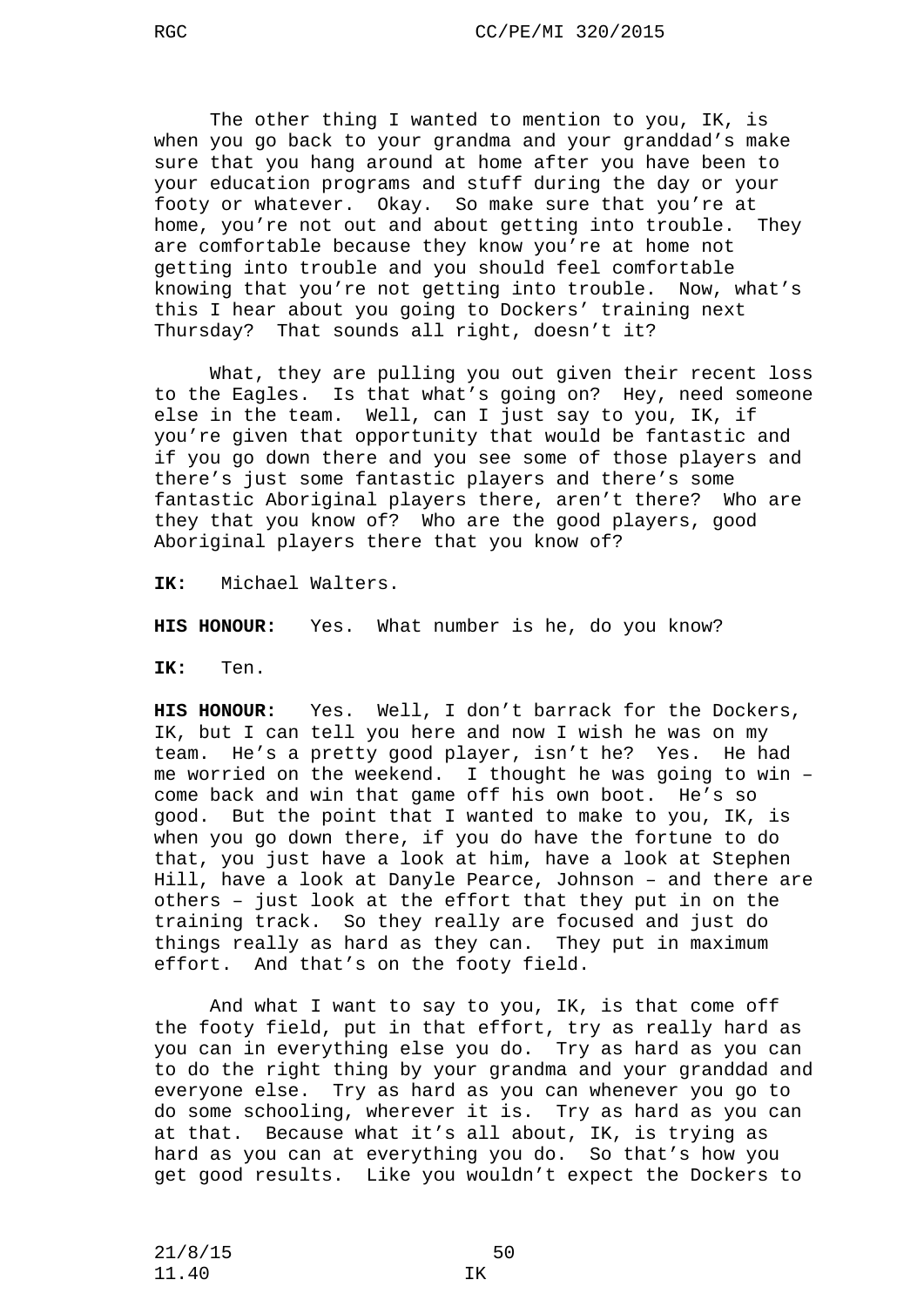just go and walk around the oval, not try hard, and then rock up to a game on the weekend and think they could do everything at maximum intensity. You can't do it in the game unless you practise it at training. Does that make sense to you? Yes.

And people like Michael Walters has got where he's got – apart from his natural ability – through a lot of really, really hard work. There's no substitute for really, really hard work. Does that make sense to you, IK? Yes. So you have got the ability. What you have got to do is put in the hard work. And it's up here between your ears, IK. It's what you think. You push yourself mentally. Do you like playing footy? Yes. Do you try hard when you're playing footy? Yes. If the scores were even with about a minute to go would you stop trying hard or would you just keeping as hard as you can?

**IK:** Keep trying as hard as I can.

**HIS HONOUR:** Yes. You wouldn't want any of your team mates to think that you have just stopped or slowed down when there's still time to go and a game to be won, would you? No. Well, just have that attitude, that thinking in everything else you do. Be really determined and be determined to do the right thing, to end up having a good result. Does that all make sense to you? Now, I won't go through all of the factual details here, IK. They are already on the record. But I will just mention that these offences include aggravated burglaries on some places, damage, trespass and then there's that serious assault occasioning bodily harm to that other young person and that was a very serious offence.

And in response to all of that offending and after listening to what people had to say and what reports were provided to him, his Honour decided that the appropriate sentence was three months immediate detention on seven of the offences, the first seven in the list, and then one month's immediate detention on the other four in the list and ordered that they all be served concurrently, which resulted in three months immediate detention.

Now, my view is that notwithstanding the seriousness of the nature and also the number of offences, including the amount of damage that was done and also bearing in mind that serious offence of personal violence, significant weight still needed to be given to rehabilitation relative to protection of the community and punishment and an overall consideration of everything relevant to sentence.

21/8/15 51 11.55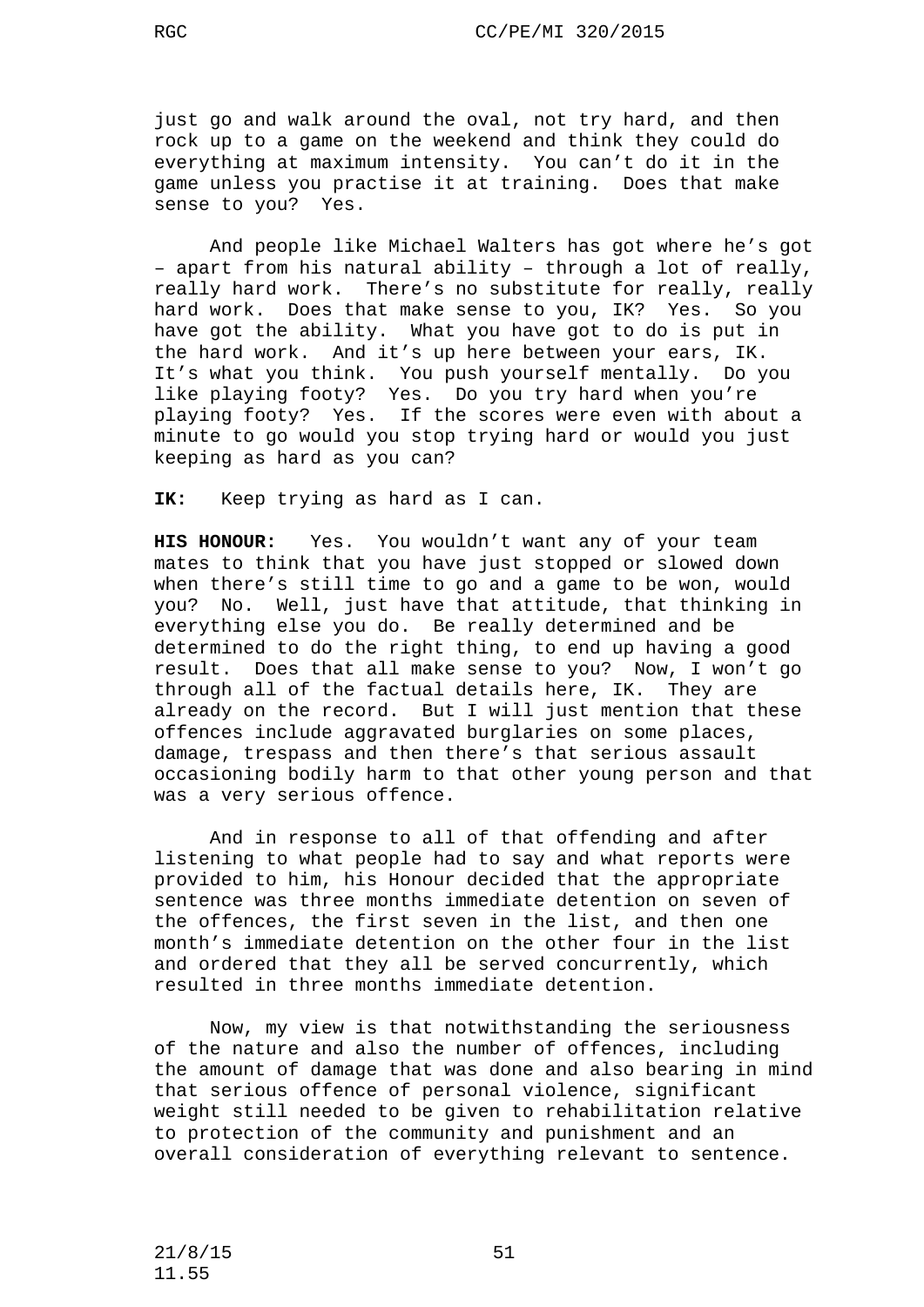Of course, protection of the community and punishment needed to be factored in and given significant weight given the number and nature of the offences.

His Honour was, no doubt, mindful of the extent of the damage. But my view is that when one has regard to – you have pleaded guilty, IK, so you put your hand up and owned up to what you did, so that's really good. You did that early, so you should have been given a maximum discount for that. Your age – you're now only 12 years and about one month of age, aren't you? So you had your birthday in July, 14 July. That's when you turned 12. So in May when you committed those offences you were just short of being 12, so you were 11 years and just over 10 months, 11 years and 10 months of age and 11 years and 11 months of age in June.

And then in July you had only been 12 for just over a week, so very, very young, extremely young. So given those two things in combination with your record, your record prior to this offending was very limited. In fact, there's nothing of the same sort on your record, so there was significant weight in your favour there. Your personal circumstances, well, there's been difficulties. I'm glad that your gran and granddad are on the scene to provide you with some support, so that as well, but particularly those first three things I have mentioned, your pleas of guilty, your very, very young age and your prior good record.

Although there's been something committed that required you to be dealt with, but your record was very short. So those three things alone in combination when weighed against the number and nature of the offences – my view is it warrants a court order, not immediate detention. There doesn't need to be an error by the magistrate before I review a sentence and substitute it with another, but it's my view that that option of detention for someone with those mitigating circumstances that I have mentioned was outside the range of a sound sentencing discretion.

So I have reached the view, IK, that the appropriate sentence should be an intensive youth supervision order. That is a community order. And I am bearing in mind that you have spent 33 days in custody already and then also bearing in mind the number and nature of the offences and then all of those personal factors that I have mentioned before about your pleas of guilty, your age, your limited record and your personal circumstances. Putting it all together I think that the appropriate length of the order is five months and that's to commence from today.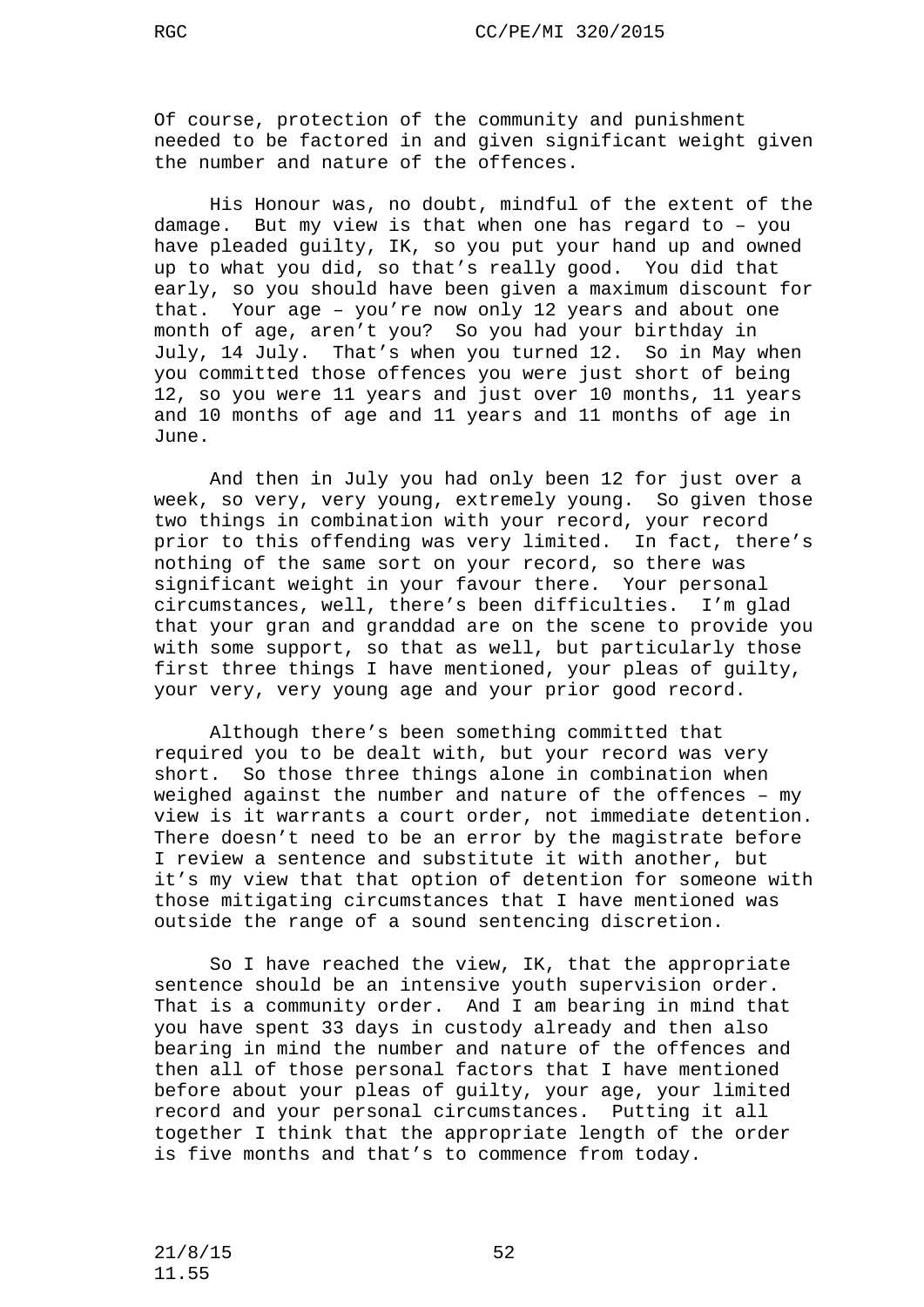So there are a number of conditions, IK, that you be supervised, that you engage in educational programs as directed, that you engage in substance misuse programs as directed and then with the assistance and support that you have been getting from LINKS that you engage in any program that LINKS link you into so far as mental health and psychological issues are concerned. You follow all of that? I'm not going to require that you do any unpaid work, IK, given that you have been in custody for 33 days, in combination, of course, with all of those other mitigating factors, that means favourable things that I have spoken about that operate in your case.

So what that means, IK, is that you can leave the court today, go back to your gran and granddad's place out in [suburb]. You will be receiving supports. There will be an educational program for you to go to and it's very important that you stick to all of those conditions that I have spoken about on this order, this five month intensive youth supervision order. You understand all of that, IK? Make sure you do the right thing. Now, what often happens – sometimes, IK, is when you get a sentence that's not saying go back to Banksia you feel, "Oh, that's good". And then you go back to gran and granddad's and before you know it you're feeling so good that you didn't get detention that you just go off and wander off and stray and get into trouble pretty quick.

So don't fall for that trap. Make sure that you go home with your gran and grandad and you stay home tonight and the next night and the next night and so on. Resist the temptation to go walking off. Okay. And in the short term just remember next Thursday if you have got a chance to go and train with the Dockers – not many young people would want that – not want it – would have the opportunity, but would want it – do you get where I'm coming from?

You make sure that you're at the training track with them. Okay. And not being picked up and taken to Banksia. And just have a first-hand experience of the effort that they put in to get to where they have got through hard work, as well as a bit of skill. Does that all make sense to you, IK? All right, thank you for that. I will adjourn.

AT 12.02 PM THE MATTER WAS ADJOURNED ACCORDINGLY